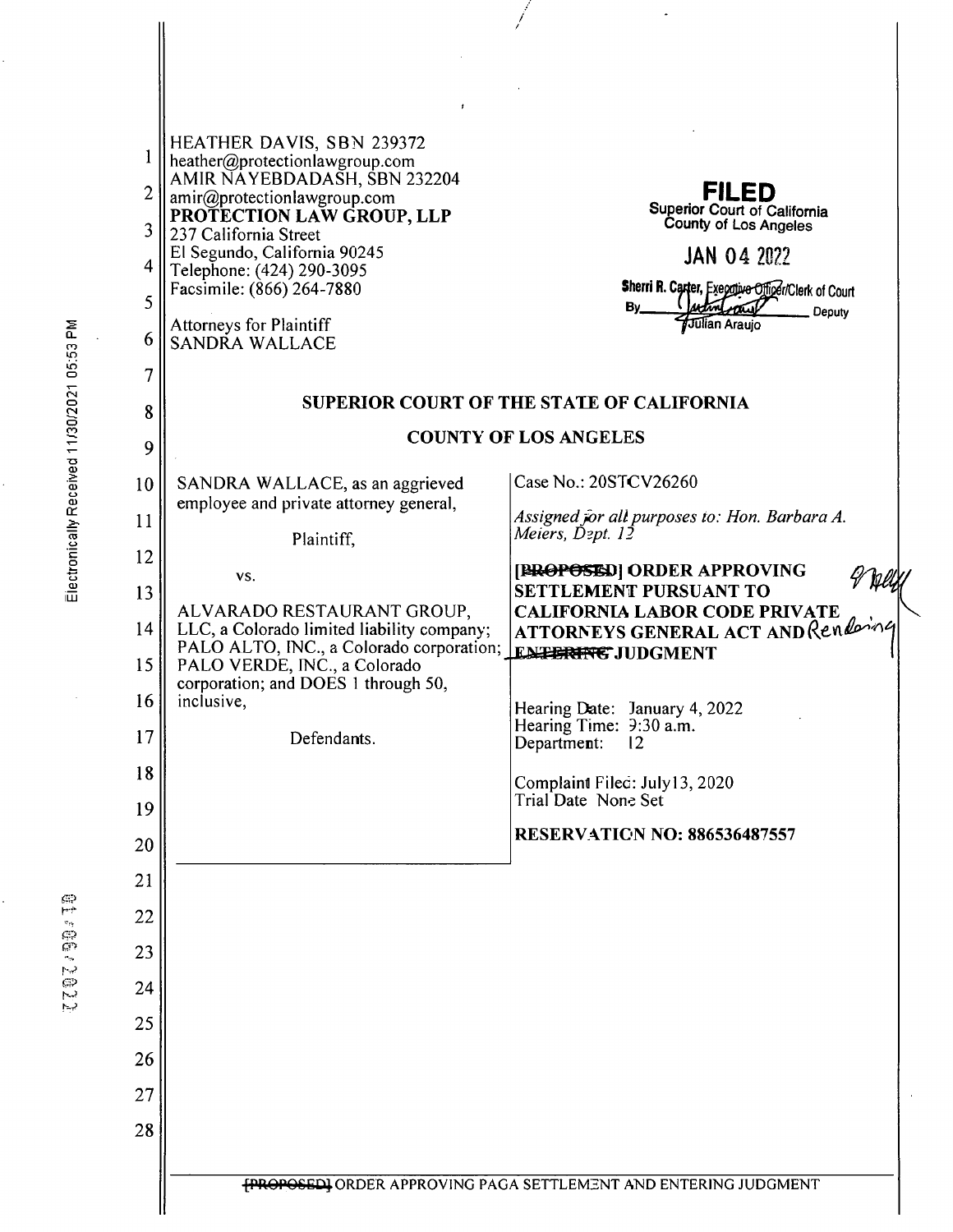1 Plaintiff Sandra Wallace's ("Plaintiff') Motion for Order Approving Settlement Pursuant to  $2$  California Labor code Private Attorneys General Act and Entering Judgment came for hearing in  $3$  Department 12 of the above-entitled Court located at 111 N. Hill Street, Los Angeles, California  $\vert 4 \vert$  90012. The Court, having considered all papers filed and proceedings held herein a, and good cause 5 || appearing therefore, hereby **ORDERS, ADJUDGES, AND DECREES AS FOLLOWS:** 

7

8

9

 $\begin{bmatrix} 6 \end{bmatrix}$  1. The Court hereby approves the Joint Stipulation 5f PAGA Settlement and Release of Claims attached as Exhibit 2 to the Declaration of Heather Davis ("Settlement Agreement" or "Settlement") as a fair, reasonable, and adequate resolution cf the PAGA claims alleged in the Action.

10 11 2. The Settlement Agreement is hereby deemed incorporated herein as if expressly set forth. Final judgment is hereby entered in conformity with the Settlement. All terms used herein shall have the same meaning as defined in the Settlement Agreement.

12 3. This Court has jurisdiction over the subject matter of this Action, and over all Parties  $13$  to this Action, including Plaintiff Sandra Wallace ("Plaintiff"), the State of California, and all PAGA  $14$  Members.

15 4. The Court designates Phoenix Settlement Administrators, Inc. ("Phoenix") as the 16 third-party Settlement Administrator for mailing the PAGA Members cover letters, distribution of 17 If the Gross Settlement Amount, and other duties set forth in the Settlement.

18 || 5. Within fourteen (14) calendar days after entry of this Order and Judgment, 19 Defendants Alvarado Restaurant Group, LLC, Palo Alto, lnc., and Palo Verde, lnc. ("Defendants")  $20$  will provide Phoenix the Aggrieved Employee List as defined in the Settlement Agreement.

 $21$  6. Provided the Judgment becomes Final, within fourteen (14) calendar days of the  $_{22}$  Effective Date, Defendants are hereby ordered to deposit the Gross Settlement Amount of Two  $23$  Million Two Hundred and Fifty Thousand Dollars and Zero Cents (\$2,250,000.00) into the Qualified Settlement Fund established by Phoenix. 24

25 26 7. Within fourteen (14) calendar days of receipt of the Gross Settlement Amount from Defendants, Phoenix shall distribute the Gross Settlement Amount as provided in the Settlement and set forth below:

7787.98.19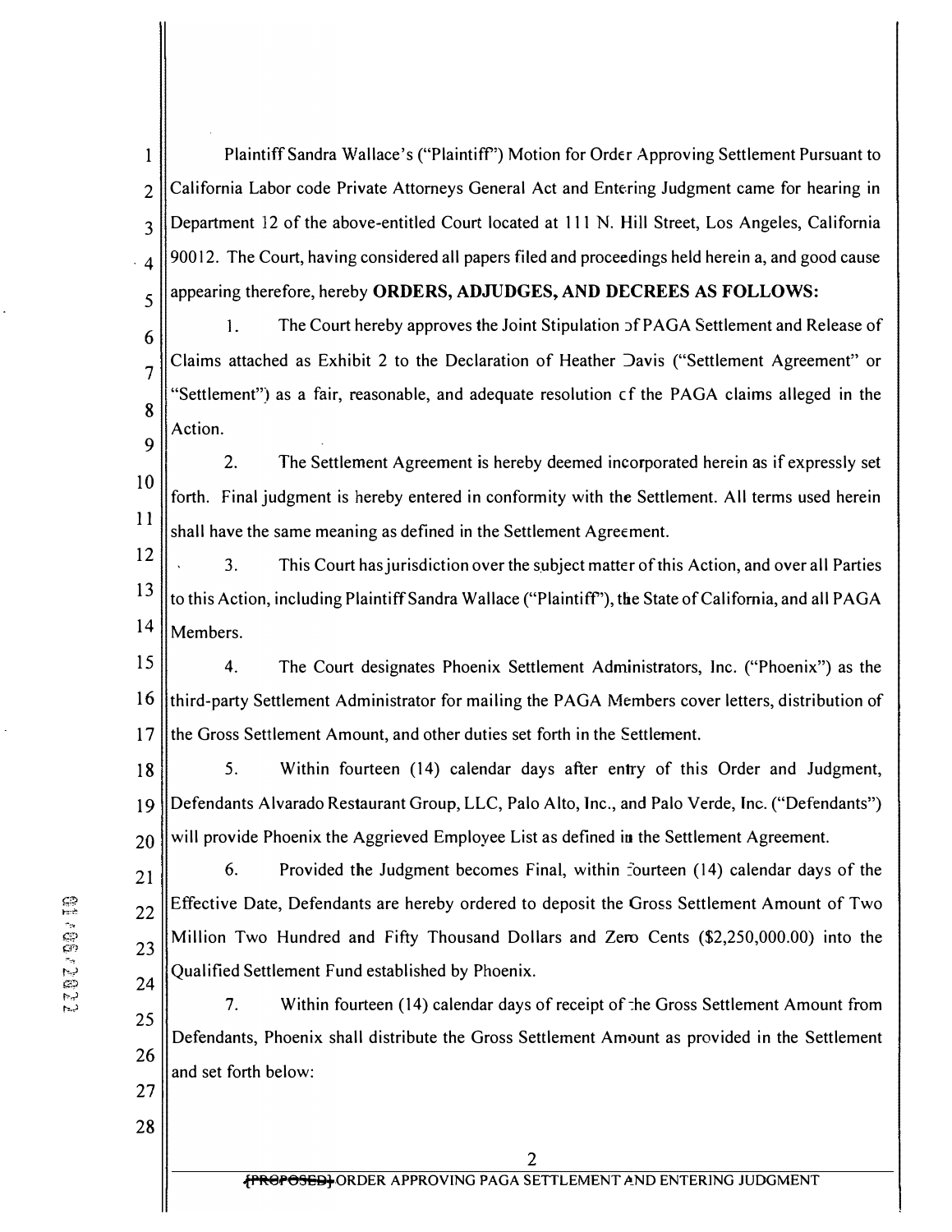| $\mathbf{1}$             | a.                                                                                                   | Seven Hundred and Eighty-Seven Thousand Five Hundred Dollars and Zero Cents                 |
|--------------------------|------------------------------------------------------------------------------------------------------|---------------------------------------------------------------------------------------------|
| $\overline{c}$           |                                                                                                      | (\$787,500.00) to Plaintiff's Counsel for attorneys' fees ("Plaintiff's Counsel Fees        |
| 3                        |                                                                                                      | Payment"), which is thirty-five (35%) of the Gross Settlement Amount, and attorneys'        |
| $\overline{\mathcal{A}}$ |                                                                                                      | costs ("Plaintiff's Counsel Litigation Costs Payment") in the amount of Seventeen           |
| 5                        |                                                                                                      | Thousand Six Hundred and Fifteen Dollars and Thirty-Nine Cents (\$17,615.39), from          |
| 6                        |                                                                                                      | the Gross Settlement Amount as final payment for and complete satisfaction of any and       |
| 7                        |                                                                                                      | all attorneys' fees and costs incurred by and/or owed to Plaintiff's Counsel related to the |
| 8                        |                                                                                                      | Action;                                                                                     |
| 9                        |                                                                                                      | b. Seven Thousand Five Hundred Dollars and Zero Cents (\$7,500.00) to Plaintiff Sandra      |
| 10                       |                                                                                                      | Wallace ("Plaintiff's Representative Payment") from the Gross Settlement Amount, to         |
| 11                       |                                                                                                      | compensate her for her services in prosecuting the Action and performing work in            |
| 12                       |                                                                                                      | support of the Action;                                                                      |
|                          | c.                                                                                                   | Nine Thousand Nine Hundred Fifty Dollars and Zero Cents (\$9,950.00) to the Settlement      |
| 13                       |                                                                                                      | Administrator, Phoenix Settlement Administrators ("Settlement Administrator                 |
| 14                       |                                                                                                      | Payment") from the Gross Settlement Amount for administration expenses incurred by          |
| 15                       |                                                                                                      | the Settlement Administrator; and                                                           |
| 16                       | d.                                                                                                   | The Net Settlement Amount remaining after the deduction of the Plaintiff's Counsel Fees     |
| 17                       |                                                                                                      | Payment, Plaintiff's Counsel Litigation Costs Payment, Plaintiff's Representative           |
| 18                       |                                                                                                      | Payment, and Settlement Administrator Payment (\$1,427,434.61), shall be distributed to     |
| 19                       |                                                                                                      | the California Labor and Workforce Development Agency ("LWDA") and PAGA                     |
| 20                       |                                                                                                      | Members. 75% of the Net Settlement Amount (\$1,070,575.96) shall be distributed to the      |
| 21                       |                                                                                                      | LWDA ("LWDA Payment"). 25% of the Net Settlement Amount (\$356,858.65) shall be             |
| 22                       |                                                                                                      | distributed to the PAGA Members on a <i>pro rata</i> basis based on the number of Pay       |
| 23                       |                                                                                                      | Periods worked by each PAGA Member ("PAGA Payment"). Phoenix shall mail each                |
| 24                       |                                                                                                      | PAGA Member their PAGA Payment Share check along with the Notice attached to the            |
| 25                       |                                                                                                      | Settlement as Exhibit A.                                                                    |
| 26                       | 8.                                                                                                   | All checks to the PAGA Members shall remain valid and negotiable for 180 days               |
| 27                       | from the date of their issuance to the PAGA Members. If any checks are not cashed within 180 days    |                                                                                             |
|                          | of mailing, those funds shall be transmitted to the Controller of the State of California to be held |                                                                                             |

11705/2022

28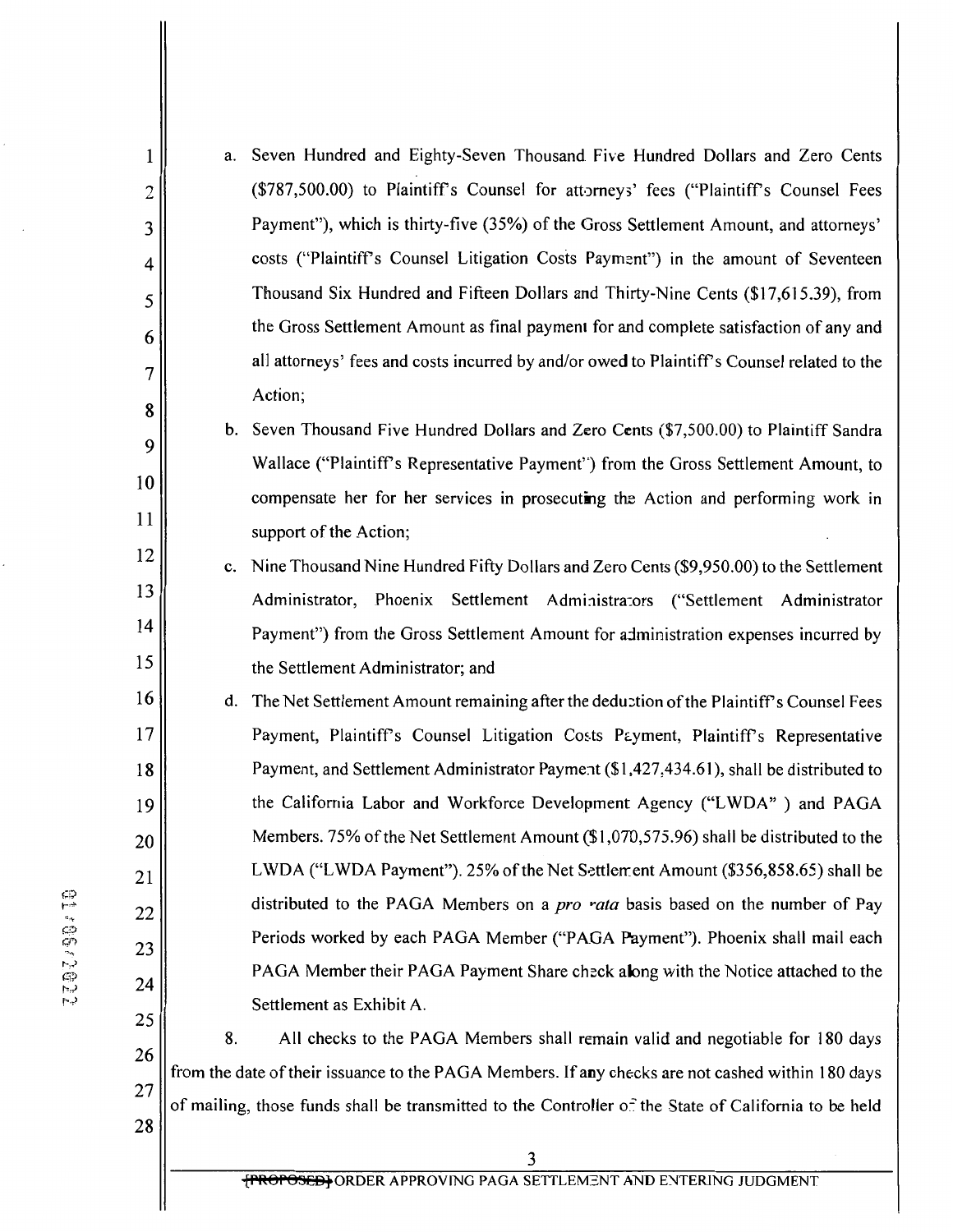pursuant to the Unclaimed Property Law, California Code of Civil Procedure § 1500, et seq. in the  $\mathbf{1}$ names of those PAGA Members who did not cash their checks until such time they claim their  $\overline{2}$ property.  $\overline{3}$ 

9. Upon the funding of the Gross Settlement Amount, all PAGA Members, without the  $\overline{4}$ need to manually sign a release document, in exchange for the consideration recited in this 5 Agreement, on behalf of himself or herself, shall and does hereby fully and finally release 6 Defendants Alvarado Restaurant Group, LLC, Palo Alto, Inc., and Palo Verde, Inc. as named by  $\overline{7}$ Plaintiff in the operative complaint, and their past, present, and/or future direct and/or indirect 8 officers, directors, members, managers, employees, agents, representatives, attorneys, insurers, 9 partners, investors, shareholders, administrators, parent companies, subsidiaries, related companies, 10 including, but not limited to Alvarado Holdings, LLC, affiliates, divisions, predecessors, successors, 11 assigns, and joint venturers (collectively hereinafter the "Released Parties"), from any and all claims 12 for the recovery of civil penalties, attorneys' fees and costs permissible under PAGA which Plaintiff 13 and/or the Aggrieved Employees had, or may claim to have against the Released Parties arising out 14 of the violation alleged in the Action, including unpaid straight and overtime wages (including any 15 work off the clock), failure to provide reporting time pay, failure to pay employees all minimum 16 wages and overtime wages owed including by failing to pay all overtime and double time at the 17 correct regular rate of pay, failure to provide compliant meal and rest breaks, failure to pay them all premium wages owed for short, late, or missed meal and rest periods, failure to pay all wages owed 18 at discharge or resignation; failure to timely pay wages within the times permissible under Labor 19 Code section 204; failure to provide complete and accurate wage statements; failure to keep 20 complete and accurate payroll records; failure to reimburse necessary business related expenses and 21 internet service; violations of Labor Code sections  $201, 202, 203, 204, 226(a), 226.7, 510, 512(a),$ 22 551, 552, 1174(d), 1194, 1197, 1197.1, 1198, 2800, 2802 ("Released Claims"). This release shall 23 apply to claims arising during the PAGA period. PAGA Members cannot opt out of or object to the 24 Released Claims. The Released Claims described above expressly exclude all claims made by 25 PAGA Members for individual wage claims, vested benefits, wrongful termination, unemployment 26 insurance, disability, social security, workers' compensation, claims while classified as exempt, and 27 claims outside of the PAGA Period.

28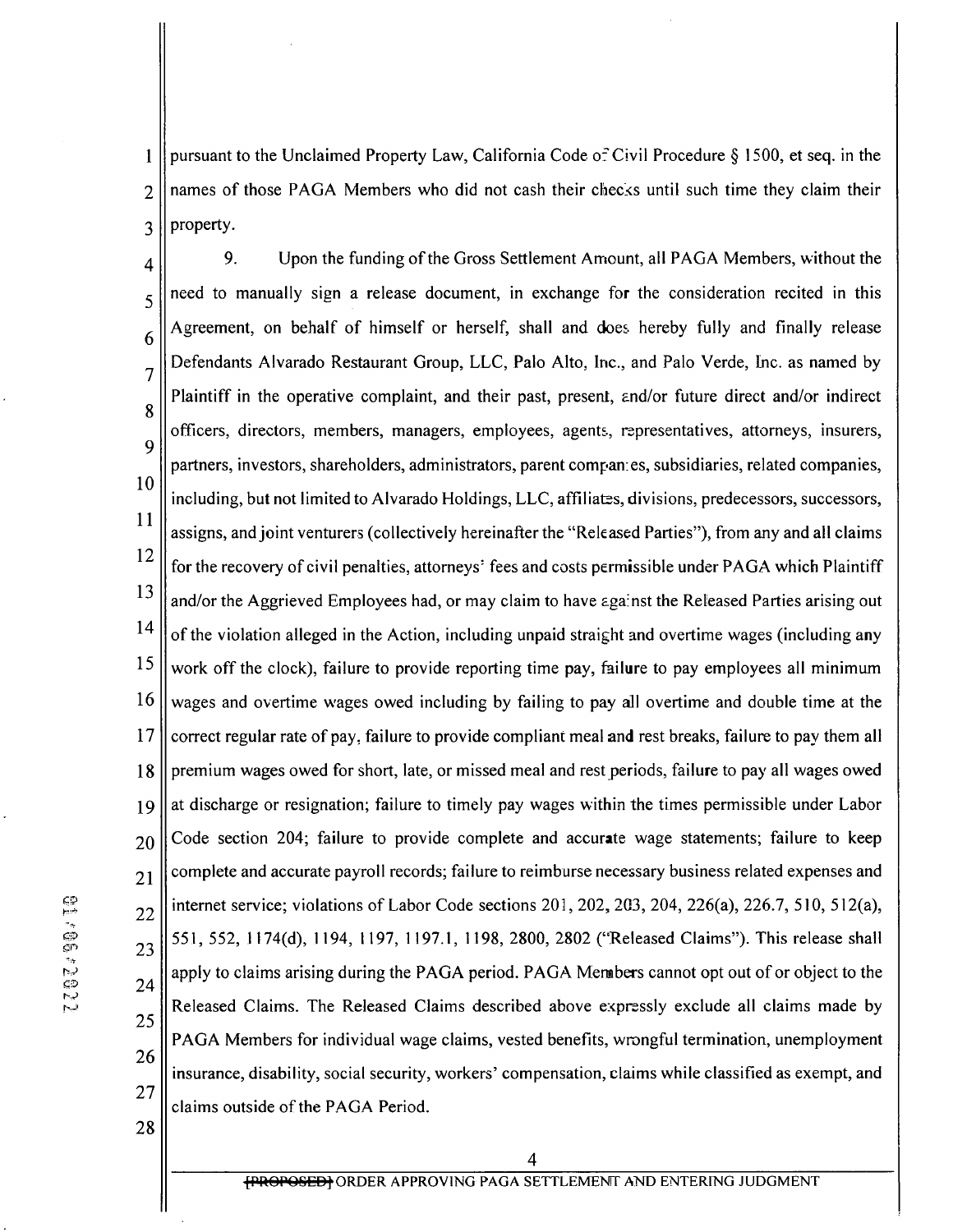10. Upon the Effective Date, in exchange for the consideration set forth in the Settlement  $\mathbf{1}$ Agreement, Plaintiff Sandra Wallace, on behalf of herself only, shall release all claims related to  $\overline{2}$ her employment or alleged employment with the Defendants or the Released Parties including all  $\overline{3}$ claims alleged in the Action, and all claims known and unknown, without exception, except as may  $\overline{4}$ be prohibited by law. Plaintiff further waives the provisions of California Civil Code § 1542. This 5 release by Plaintiff is not intended to release any claims that cannot be waived or released as a matter 6 of law, including specifically, without limitation, any claim under the California workers'  $\overline{7}$ compensation statute. 8

11. The Court finds that Plaintiff gave notice to the California Labor Workforce and 9 Development Agency ("LWDA") and to Defendants of her intention to pursue claims for civil 10 penalties under PAGA arising out of the facts and legal theories alleged in the Complaint, that the 11 LWDA did not give notice that it intended to investigate these claims within 65 days of receiving 12 Plaintiff's notice, and that Plaintiff is therefore authorized to pursue these claims on behalf of the 13 LWDA. The Court further finds that Plaintiff gave notice of this proposed settlement of those claims 14 under PAGA to the LWDA in accordance with Labor Code section  $2699(1)(2)$ , and that the LWDA 15 has not expressed any objection to the proposed settlement. Accordingly, this Judgment also bars 16 the LWDA, or any other agency of the State of California, or any person acting on its behalf, from 17 collecting any penalties due to any of them, or any unpaid wages due to PAGA Members, to the extent those penalties or unpaid wages arise out of the Released Claims or the facts giving rise to 18 those claims. Arias v. Super. Ct., 46 Cal.4th 969, 985-986 (2005). 19

12. Plaintiff's Counsel are directed to submit a copy of this Order and Judgment to the 20 California Labor and Workforce Development Agency within ten (10) calendar days of entry of the 21 Judgment. 22

13. Without affecting the finality of this Order and Judgment, the Court shall retain 23 continuing jurisdiction over this action and the parties, and over all matters pertaining to the 24 implementation and enforcement of the terms of the Settlement Agreement pursuant to Civil 25 Procedure section 664.6. Except as provided to the contrary herein, any disputes or controversies 26 arising with or with respect to the interpretation, enforcement, or implementation of the Settlement 27 Agreement shall be presented to the Court for resolution.

28

5